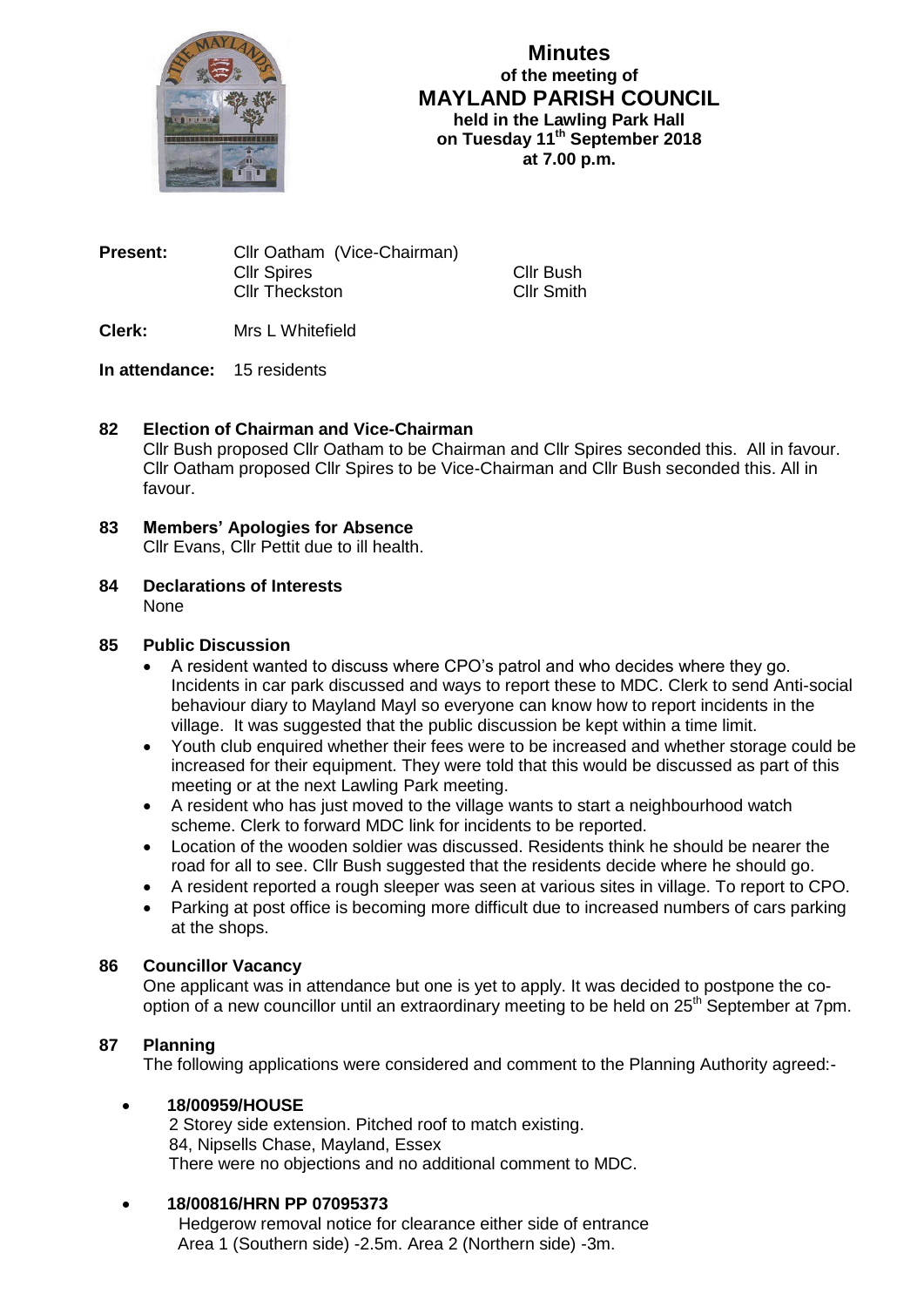Land North of Riversleigh, Nipsells chase, Mayland, Essex

Cllr Theckston abstained from voting, Cllr Oatham objected but all other Councillors had no objections.

### **18/00889/HOUSE PP 07142789**

Rear dormer and roof lights to the front. Single storey extension to outbuilding. 1 Curlew Avenue, Mayland, Essex CM3 6TX

All objected, therefore the recommendation to MDC is the refusal of planning permission. The following reasons are given:-

- o The property is an overdevelopment of the site
- o The proposal may lead to increased parking requirements
- o The proposal is detrimental to the street scene

### **88 Finance**

Councillors received a list of all payments and receipts. The approved payments and receipts are listed below: -

### **PAYMENTS**

| Date      | Payee                          | Service/supply                          |          |
|-----------|--------------------------------|-----------------------------------------|----------|
| 11-Sep-18 | <b>Maldon District Council</b> | <b>Community Protection Team - July</b> | 229.46   |
| 11-Sep-18 | <b>DHGPC</b>                   | <b>Affiliation Fee</b>                  | 15.00    |
| 11-Sep-18 | MSJ Garwood                    | Grounds Maintenance - Aug               | 1,713.49 |
| 11-Sep-18 | MSJ Garwood                    | Initial Marking Football pitches        | 470.58   |
| 11-Sep-18 | Southminster PC                | Halloween contribution                  | 50.00    |
| 11-Sep-18 | L Whitefield                   | Voipfone fee                            | 2.40     |
|           |                                | Petty Cash                              | 40.16    |
| 11-Sep-18 | Lisa Carey                     | <b>Staff Wages</b>                      | 100.00   |
| 11-Sep-18 | James Houghton                 | Deposit Refund (25/8/18)                | 50.00    |
| 25-Sep-18 | <b>MPC Staff</b>               | <b>Staff Wages</b>                      | 1,758.16 |
| 30-Sep-18 | <b>HMRC</b>                    | Tax & NI                                | 1,051.92 |
|           |                                |                                         | 5,481.17 |

#### **RECEIPTS**

| 20-Aug-18    | S. Elves                | Hall Hire August        | 120.00    |
|--------------|-------------------------|-------------------------|-----------|
| 20-Aug-18    | <b>Avletts</b>          | <b>Charity Donation</b> | 41.50     |
| 28-Aug-18    | Maldon District Council | Precept                 | 48,655.00 |
| $31$ -Aug-18 | Virgin Care             | Stay and play hall hire | 96.00     |

#### **PETTY CASH**

| Date      | <b>Payee</b>   |                                 |       |
|-----------|----------------|---------------------------------|-------|
| 16-Aug-18 | Post Office    | <b>Stamps</b>                   | 8.04  |
| 16-Aug-18 | J. Gard & sons | 2 x Fence posts for Bakersfield | 12.14 |
| 16-Aug-18 | J. Gard & sons | 2 x Fence posts for Bakersfield | 12.14 |
| 10-Sep-18 | Wickes         | Saw                             | 5.50  |
| 10-Sep-18 | Lidl           | Refuse sacks / Bin liners       | 2.34  |
|           |                |                                 | 40.16 |

 **48,912.00**